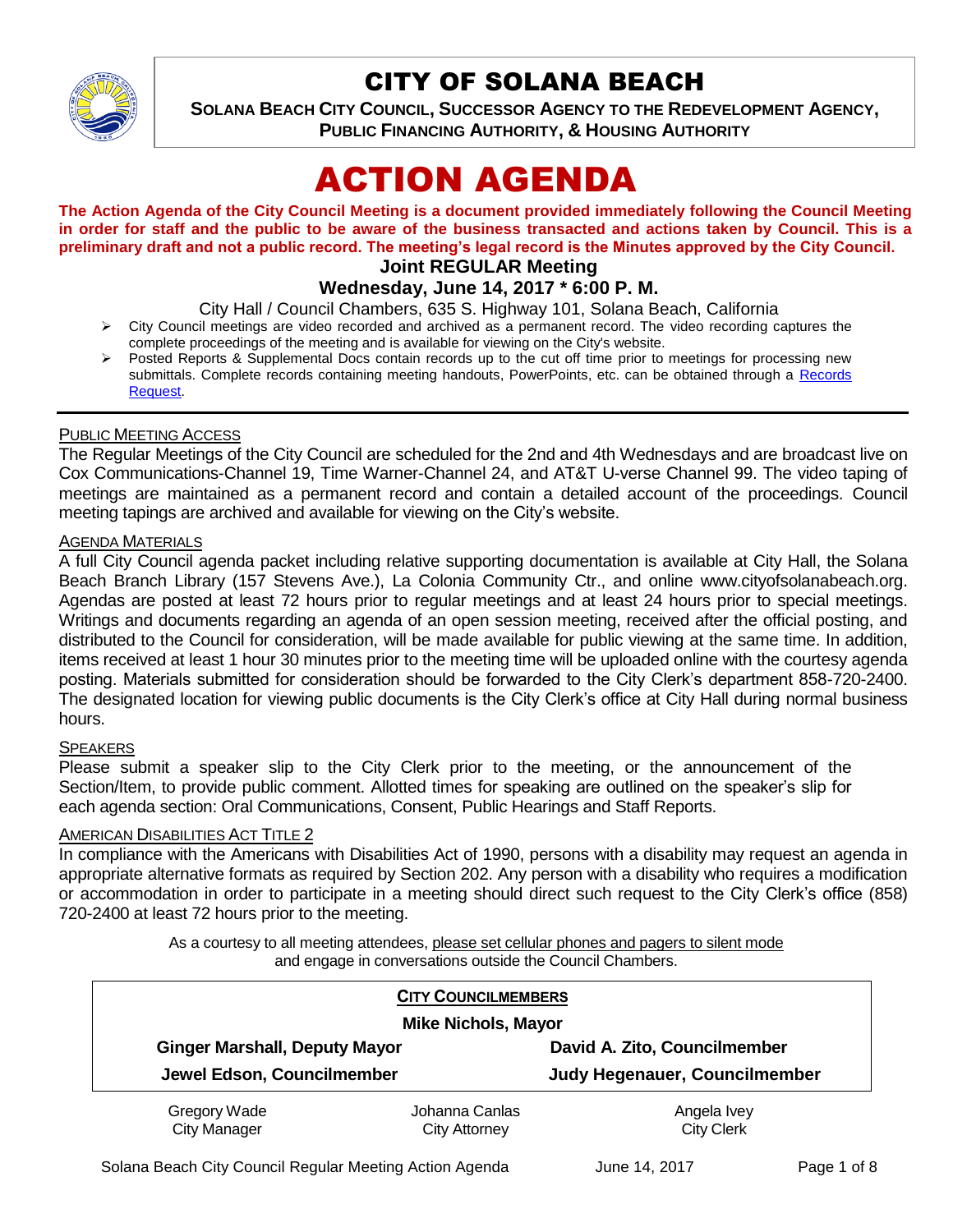#### SPEAKERS:

Please submit your speaker slip to the City Clerk prior to the meeting or the announcement of the Item. Allotted times for speaking are outlined on the speaker's slip for Oral Communications, Consent, Public Hearings and Staff Reports.

#### READING OF ORDINANCES AND RESOLUTIONS:

Pursuant to Solana Beach Municipal Code Section 2.04.460, at the time of introduction or adoption of an ordinance or adoption of a resolution, the same shall not be read in full unless after the reading of the title, further reading is requested by a member of the Council. If any Councilmember so requests, the ordinance or resolution shall be read in full. In the absence of such a request, this section shall constitute a waiver by the council of such reading.

# **CALL TO ORDER AND ROLL CALL:**

**CLOSED SESSION REPORT:** (when applicable)

# **FLAG SALUTE:**

# **APPROVAL OF AGENDA: COUNCIL ACTION: Approved 5/0**

**PRESENTATIONS:** Ceremonial items that do not contain in-depth discussion and no action/direction.

Stevens Project Update

# **ORAL COMMUNICATIONS:**

This portion of the agenda provides an opportunity for members of the public to address the City Council on items relating to City business and not appearing on today's agenda by submitting a speaker slip (located on the back table) to the City Clerk. Comments relating to items on this evening's agenda are taken at the time the items are heard. Pursuant to the Brown Act, no action shall be taken by the City Council on public comment items. Council may refer items to the City Manager for placement on a future agenda. The maximum time allotted for each presentation is THREE MINUTES (SBMC 2.04.190). Please be aware of the timer light on the Council Dais.

# **COUNCIL COMMUNITY ANNOUNCEMENTS / COMMENTARY:**

*An opportunity for City Council to make brief announcements or report on their activities. These items are not agendized for official City business with no action or substantive discussion.* 

# **A. CONSENT CALENDAR:** (Action Items) (A.1. - A.7.)

Items listed on the Consent Calendar are to be acted in a single action of the City Council unless pulled for discussion. Any member of the public may address the City Council on an item of concern by submitting to the City Clerk a speaker slip (located on the back table) before the Consent Calendar is addressed. Those items removed from the Consent Calendar by a member of the Council will be trailed to the end of the agenda, while Consent Calendar items removed by the public will be discussed immediately after approval of the Consent Calendar.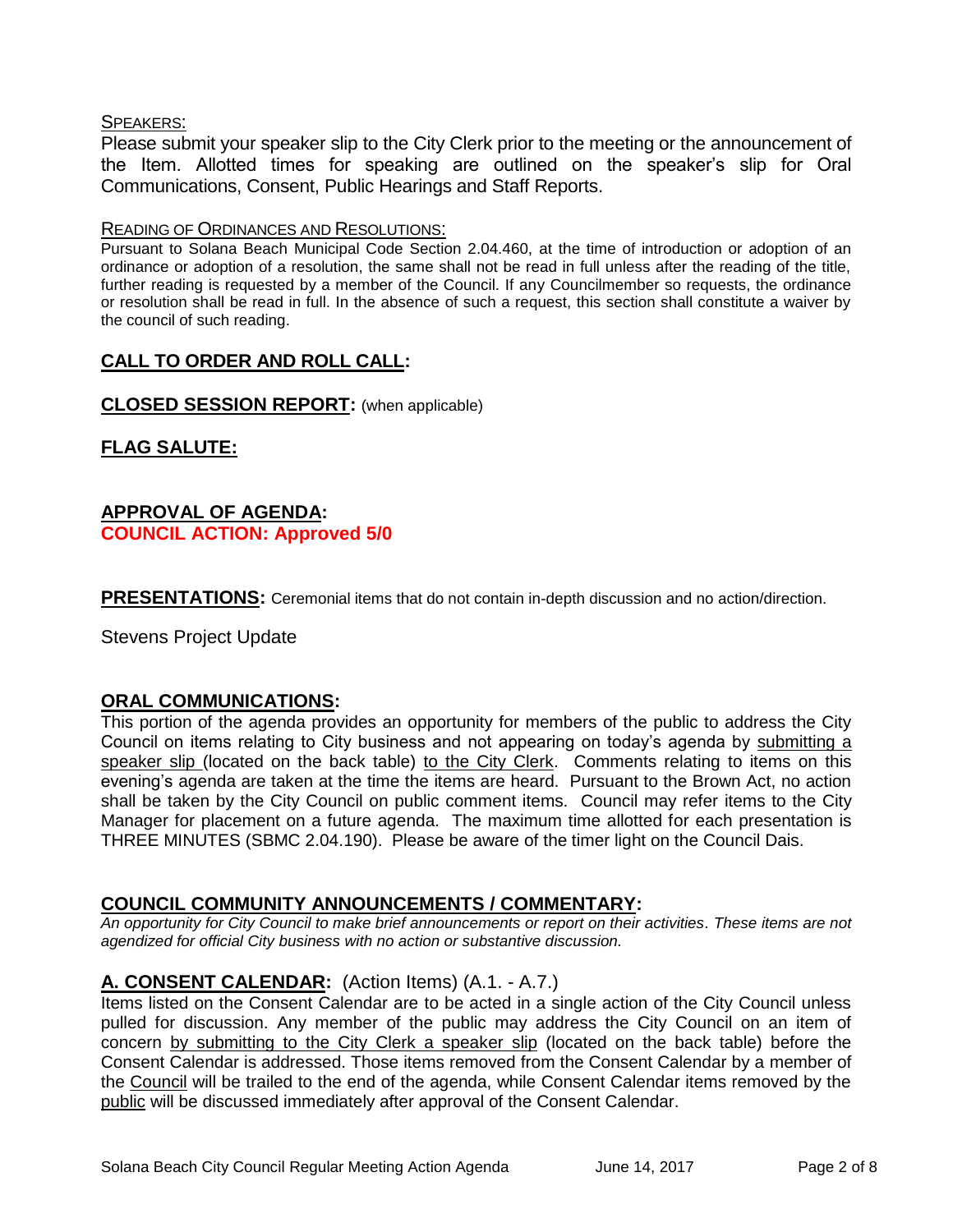# **A.1. Minutes of the City Council.**

### Recommendation: That the City Council

#### 1. Approve the Minutes of the City Council Meetings held April 26, 2017.

#### [Item A.1. Report \(click here\)](https://solanabeach.govoffice3.com/vertical/Sites/%7B840804C2-F869-4904-9AE3-720581350CE7%7D/uploads/Item_A.1._Report_(click_here)_6-14-17.PDF)

*Posted Reports & Supplemental Docs contain records up to the cut off time, prior to the start of the meeting, for processing new submittals. The final official record containing handouts, PowerPoints, etc. can be obtained through a Records Request to the City Clerk's Office.* **COUNCIL ACTION: Approved 5/0**

#### **A.2. Register Of Demands.** (File 0300-30)

Recommendation: That the City Council

1. Ratify the list of demands for May 6, 2017 through May 26, 2017.

#### [Item A.2. Report \(click here\)](https://solanabeach.govoffice3.com/vertical/Sites/%7B840804C2-F869-4904-9AE3-720581350CE7%7D/uploads/Item_A.2._Report_(click_here)_6-14-17.PDF)

*Posted Reports & Supplemental Docs contain records up to the cut off time, prior to the start of the meeting, for processing new submittals. The final official record containing handouts, PowerPoints, etc. can be obtained through a Records Request to the City Clerk's Office.* **COUNCIL ACTION: Approved 5/0**

# **A.3. General Fund Adopted Budget for Fiscal Year 2016-2017 Changes.** (File 0330-30)

Recommendation: That the City Council

1. Receive the report listing changes made to the Fiscal Year 2016-2017 General Fund Adopted Budget.

#### [Item A.3. Report \(click here\)](https://solanabeach.govoffice3.com/vertical/Sites/%7B840804C2-F869-4904-9AE3-720581350CE7%7D/uploads/Item_A.3._Report_(click_here)_6-14-17.PDF)

*Posted Reports & Supplemental Docs contain records up to the cut off time, prior to the start of the meeting, for processing new submittals. The final official record containing handouts, PowerPoints, etc. can be obtained through a Records Request to the City Clerk's Office.*

#### **COUNCIL ACTION: Approved 5/0**

#### **A.4. Work Plan Fiscal Year 2017-2018.** (File 0410-08)

Recommendation: That the City Council

1. Consider and adopt the final Fiscal Year 2017-2018 Work Plan.

#### [Item A.4. Report \(click here\)](https://solanabeach.govoffice3.com/vertical/Sites/%7B840804C2-F869-4904-9AE3-720581350CE7%7D/uploads/Item_A.4._Report_(click_here)_6-14-2017.PDF)

*Posted Reports & Supplemental Docs contain records up to the cut off time, prior to the start of the meeting, for processing new submittals. The final official record containing handouts, PowerPoints, etc. can be obtained through a Records Request to the City Clerk's Office.* **COUNCIL ACTION: Approved 5/0**

#### **A.6. Pedestrian Pathway Improvements, Notice of Completion.** (File 0820-20)

Recommendation: That the City Council

#### 1. Adopt **Resolution 2017-090**:

- a. Authorizing the City Council to accept as complete the Pedestrian Pathway Improvements, Bid 2016-03, constructed by PAL General Engineering.
- b. Authorizing the City Clerk to file a Notice of Completion.

#### [Item A.6. Report \(click here\)](https://solanabeach.govoffice3.com/vertical/Sites/%7B840804C2-F869-4904-9AE3-720581350CE7%7D/uploads/Item_A.6._Report_(click_here)_6-14-17.PDF)

*Posted Reports & Supplemental Docs contain records up to the cut off time, prior to the start of the meeting, for processing new submittals. The final official record containing handouts, PowerPoints, etc. can be obtained through a Records Request to the City Clerk's Office.*

#### **COUNCIL ACTION: Approved 5/0**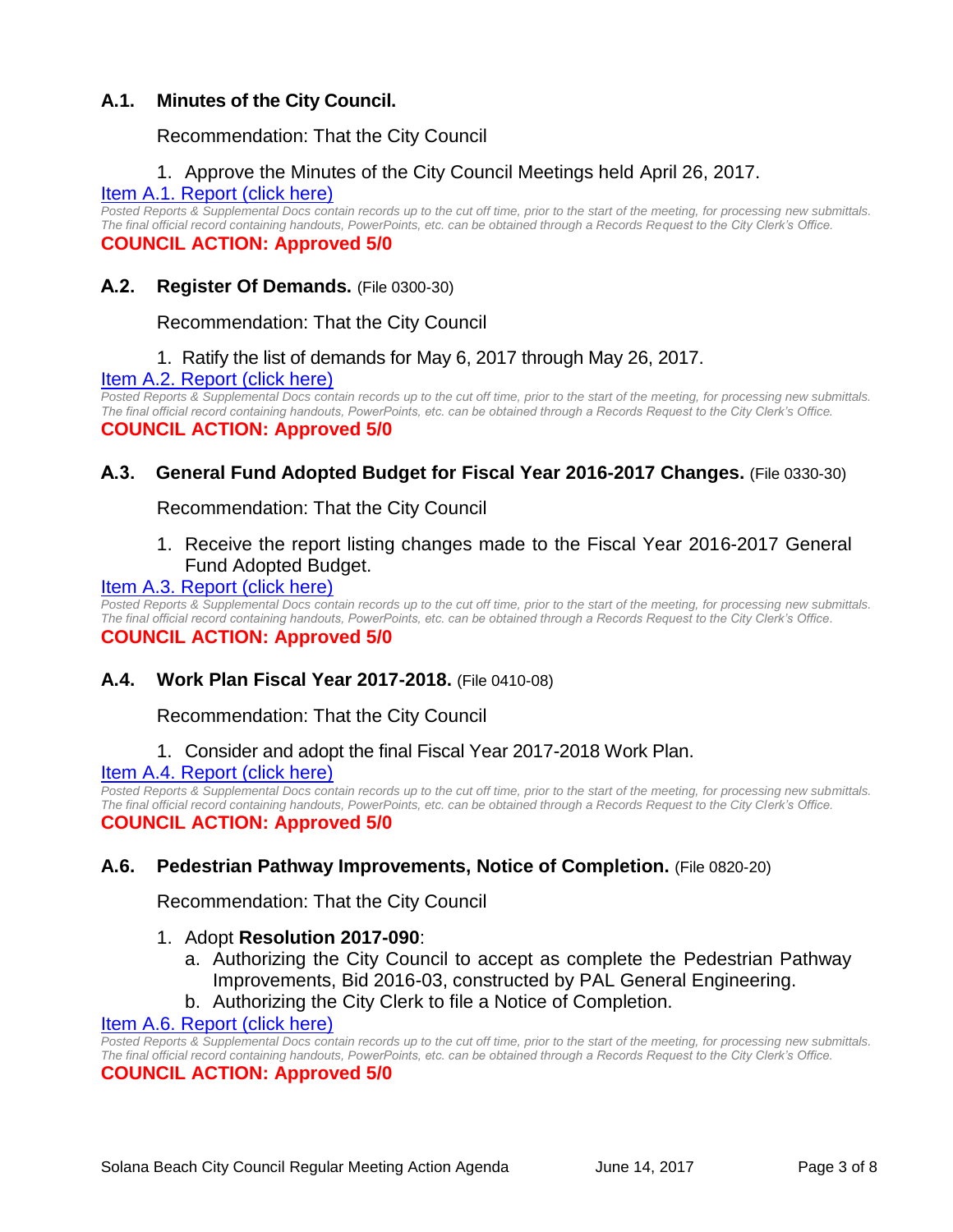#### **A.7. General Fund for the Fiscal Year 2016-17Appropriation of Funds for Transfer to the City CIP Fund and Related Revenue Adjustments.** (File 0340-45)

Recommendation: That the City Council

#### 1. Adopt **Resolution 2017-094** revising appropriations in the Fiscal Year 2016-17 Budget.

#### [Item A.7. Report \(click here\)](https://solanabeach.govoffice3.com/vertical/Sites/%7B840804C2-F869-4904-9AE3-720581350CE7%7D/uploads/Item_A.7._Report_(click_here)_6-14-17.PDF)

*Posted Reports & Supplemental Docs contain records up to the cut off time, prior to the start of the meeting, for processing new submittals. The final official record containing handouts, PowerPoints, etc. can be obtained through a Records Request to the City Clerk's Office.* **COUNCIL ACTION: Approved 5/0**

**A.5. Investment Policy.** (File 0350-30)

Recommendation: That the City Council

1. Adopt **Resolution 2017-093** approving the City's Investment Policy for FY 2017- 18.

[Item A.5. Report \(click here\)](https://solanabeach.govoffice3.com/vertical/Sites/%7B840804C2-F869-4904-9AE3-720581350CE7%7D/uploads/Item_A.5._Report_(click_here)_6-14-17.PDF)

*Posted Reports & Supplemental Docs contain records up to the cut off time, prior to the start of the meeting, for processing new submittals. The final official record containing handouts, PowerPoints, etc. can be obtained through a Records Request to the City Clerk's Office.*

#### **COUNCIL ACTION: Approved 5/0**

**C.2. TRAKiT Land Management and Permit Streamlining Software and MyCommunity Mobile App Implementation and Purchase of Annual Subscription.** (File 0600-05)

Recommendation: That the City Council

1. Adopt **Resolution 2017-086** authorizing the City Manager to enter into an agreement with Superion, LLC to implement and purchase a subscription to TRAKiT land management and permit streamlining software and MyCommunity mobile app.

#### [Item C.2. Report \(click here\)](https://solanabeach.govoffice3.com/vertical/Sites/%7B840804C2-F869-4904-9AE3-720581350CE7%7D/uploads/Item_C.2._Report_(click_here)_6-14-17.PDF)

*Posted Reports & Supplemental Docs contain records up to the cut off time, prior to the start of the meeting, for processing new submittals. The final official record containing handouts, PowerPoints, etc. can be obtained through a Records Request to the City Clerk's Office.* **COUNCIL ACTION: Approved 5/0**

#### **B. PUBLIC HEARINGS:** (B.1. – B.2.)

This portion of the agenda provides citizens an opportunity to express their views on a specific issue as required by law after proper noticing by submitting a speaker slip (located on the back table) to the City Clerk. After considering all of the evidence, including written materials and oral testimony, the City Council must make a decision supported by findings and the findings must be supported by substantial evidence in the record. An applicant or designees for a private development/business project, for which the public hearing is being held, is allotted a total of fifteen minutes to speak, as per SBMC 2.04.210. A portion of the fifteen minutes may be saved to respond to those who speak in opposition. All other speakers have three minutes each. Please be aware of the timer light on the Council Dais.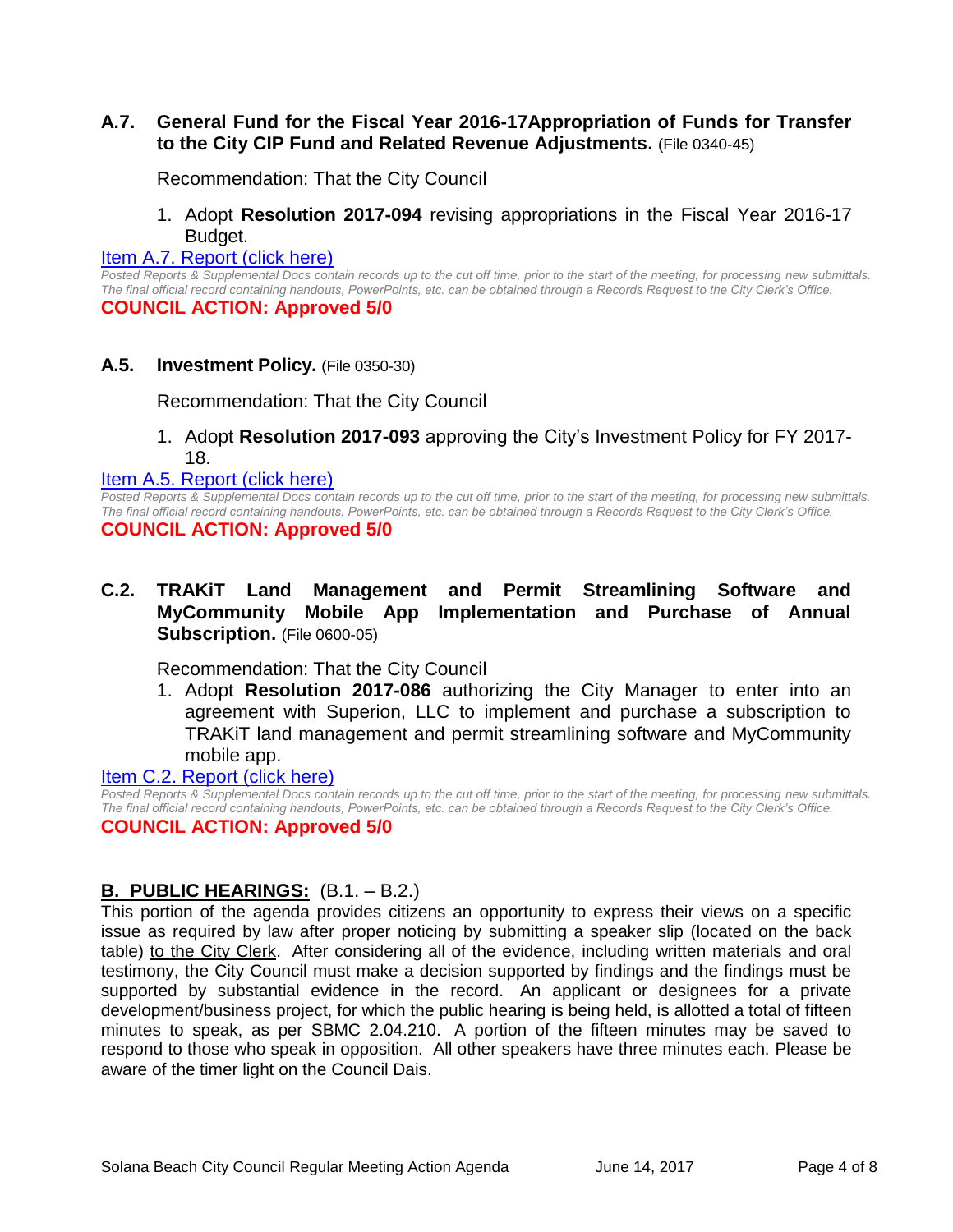### **B.1. Budget Adoption for Fiscal Years 2017-2018 and 2018-2019.** (File 0330-30)

Recommendation: That the City Council

#### 1. Adopt **Resolution 2017-095** approving a budget for Fiscal Year 2017-2018 and 2018-2019.

[Item B.1. Report \(click here\)](https://solanabeach.govoffice3.com/vertical/Sites/%7B840804C2-F869-4904-9AE3-720581350CE7%7D/uploads/Item_B.1._Report_(click_here)_6-14-17.PDF)

B.1. Updated Report  $# 1$ 

*Posted Reports & Supplemental Docs contain records up to the cut off time, prior to the start of the meeting, for processing new submittals. The final official record containing handouts, PowerPoints, etc. can be obtained through a Records Request to the City Clerk's Office.*

#### **COUNCIL ACTION: Approved 5/0**

#### **B.2. Public Hearing: 223 Ocean St., Applicants: McBriar, Case: 17-16-24.**(File 0600-40)

Recommendation: That the City Council

The proposed project meets the minimum zoning requirements under the SBMC, may be found to be consistent with the General Plan and may be found, as conditioned, to meet the discretionary findings required as discussed in this report to approve a Development Review Permit (DRP) and administratively issue a Structure Development Permit (SDP). Therefore, Staff recommends that the City Council:

- 1. Conduct the Public Hearing: Open the Public Hearing, Report Council Disclosures, Receive Public Testimony, and Close the Public Hearing.
- 2. Find the project exempt from the California Environmental Quality Act pursuant to Section 15303 of the State CEQA Guidelines; and
- 3. If the City Council makes the requisite findings and approves the project, adopt **Resolution 2017-091** conditionally approving a DRP and an SDP to construct a 1,605 square-foot, garage-level and main-level addition and construct a new 909 square-foot upper-level addition to an existing split-level, single-family residence with an attached, two-car garage and perform associated site improvements at 223 Ocean Street, Solana Beach.

#### [Item B.2. Report \(click here\)](https://solanabeach.govoffice3.com/vertical/Sites/%7B840804C2-F869-4904-9AE3-720581350CE7%7D/uploads/Item_B.2._Report_(click_here)_6-14-17.PDF) [B.2. Updated Report # 1](https://solanabeach.govoffice3.com/vertical/Sites/%7B840804C2-F869-4904-9AE3-720581350CE7%7D/uploads/B.2._Updated_Report__1_-_6-14-17.pdf)

*Posted Reports & Supplemental Docs contain records up to the cut off time, prior to the start of the meeting, for processing new submittals. The final official record containing handouts, PowerPoints, etc. can be obtained through a Records Request to the City Clerk's Office.* **COUNCIL ACTION: Approved 5/0**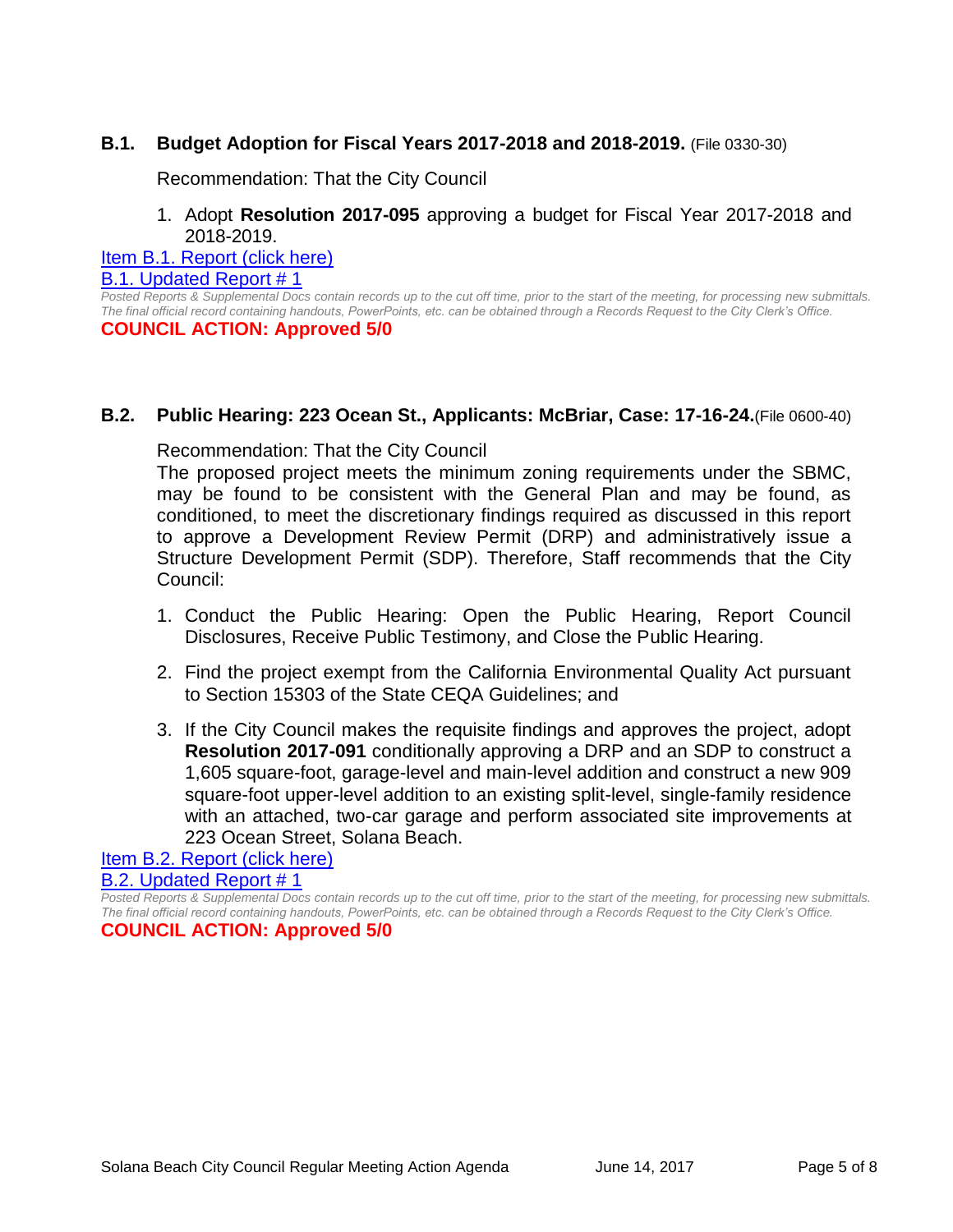# **C. STAFF REPORTS**: (C.2. - C.5.)

*Submit speaker slips to the City Clerk.*

**C.1. Marine Safety Center Feasibility Needs Assessment Study Final Report.** (File 0730-30)

Recommendation: That the City Council

1. Receive the Fletcher Cove Marine Safety Center Feasibility/Needs Assessment Study prepared by Stephen Dalton Architects and provide direction to Staff as may be needed.

# [Item C.1. Report \(click here\)](https://solanabeach.govoffice3.com/vertical/Sites/%7B840804C2-F869-4904-9AE3-720581350CE7%7D/uploads/Item_C.1._Report_(click_here)_6-14-17.PDF)

#### [C.1. Supplemental Documents](https://solanabeach.govoffice3.com/vertical/Sites/%7B840804C2-F869-4904-9AE3-720581350CE7%7D/uploads/C.1._Supplemental_Document__6-13-17.pdf)

*Posted Reports & Supplemental Docs contain records up to the cut off time, prior to the start of the meeting, for processing new submittals. The final official record containing handouts, PowerPoints, etc. can be obtained through a Records Request to the City Clerk's Office.* **Discussion** 

# **C.3. This item was left blank.**

# **C.4. Introduce (1st Reading) Ordinance 477 – Consideration of Subjecting the City of Solana Beach to the California Uniform Public Construction Cost Accounting Act (UPCCAA).** (File 0370-28)

Recommendation: That the City Council

- 1. Consider the alternative bidding procedure in accordance with provisions of the California Uniform Public Construction Cost Accounting Act (UPCCAA). If so desired by the City Council to participate in UPCCAA, Staff recommends
	- a. Introduction of **Ordinance 477** adding Chapter 3.10 to the Municipal Code of the City of Solana Beach to provide information bidding procedures under the Uniform Public Construction Costs Account Act (Section 22000 Et Seq. of the Public Contract Code).
	- b. Adoption of **Resolution 2017-092** that details the formation of the Solana Beach Uniform Public Construction Cost Accounting Policies and Procedures.

#### [Item C.4. Report \(click here\)](https://solanabeach.govoffice3.com/vertical/Sites/%7B840804C2-F869-4904-9AE3-720581350CE7%7D/uploads/Item_C.4._Report_(click_here)_6-14-17.PDF)

*Posted Reports & Supplemental Docs contain records up to the cut off time, prior to the start of the meeting, for processing new submittals. The final official record containing handouts, PowerPoints, etc. can be obtained through a Records Request to the City Clerk's Office.* **COUNCIL ACTION: Approved 5/0**

C.5. Adopt (2<sup>nd</sup> Reading) Ordinance 478 to Prohibit the Establishment and **Operation of all Commercial Marijuana Activities, Including Marijuana Cultivation, Processing, Delivery, and Dispensary Activities, in the City of Solana Beach.** (File 0230-10)

Recommendation: That the City Council

1. Adopt (2nd reading) **Ordinance 478** prohibiting the delivery, cultivation and dispensing of all marijuana.

[Item C.5. Report \(click here\)](https://solanabeach.govoffice3.com/vertical/Sites/%7B840804C2-F869-4904-9AE3-720581350CE7%7D/uploads/Item_C.5._Report_(click_here)_6-14-17.PDF)

*Posted Reports & Supplemental Docs contain records up to the cut off time, prior to the start of the meeting, for processing new submittals. The final official record containing handouts, PowerPoints, etc. can be obtained through a Records Request to the City Clerk's Office.* **COUNCIL ACTION: Approved 5/0**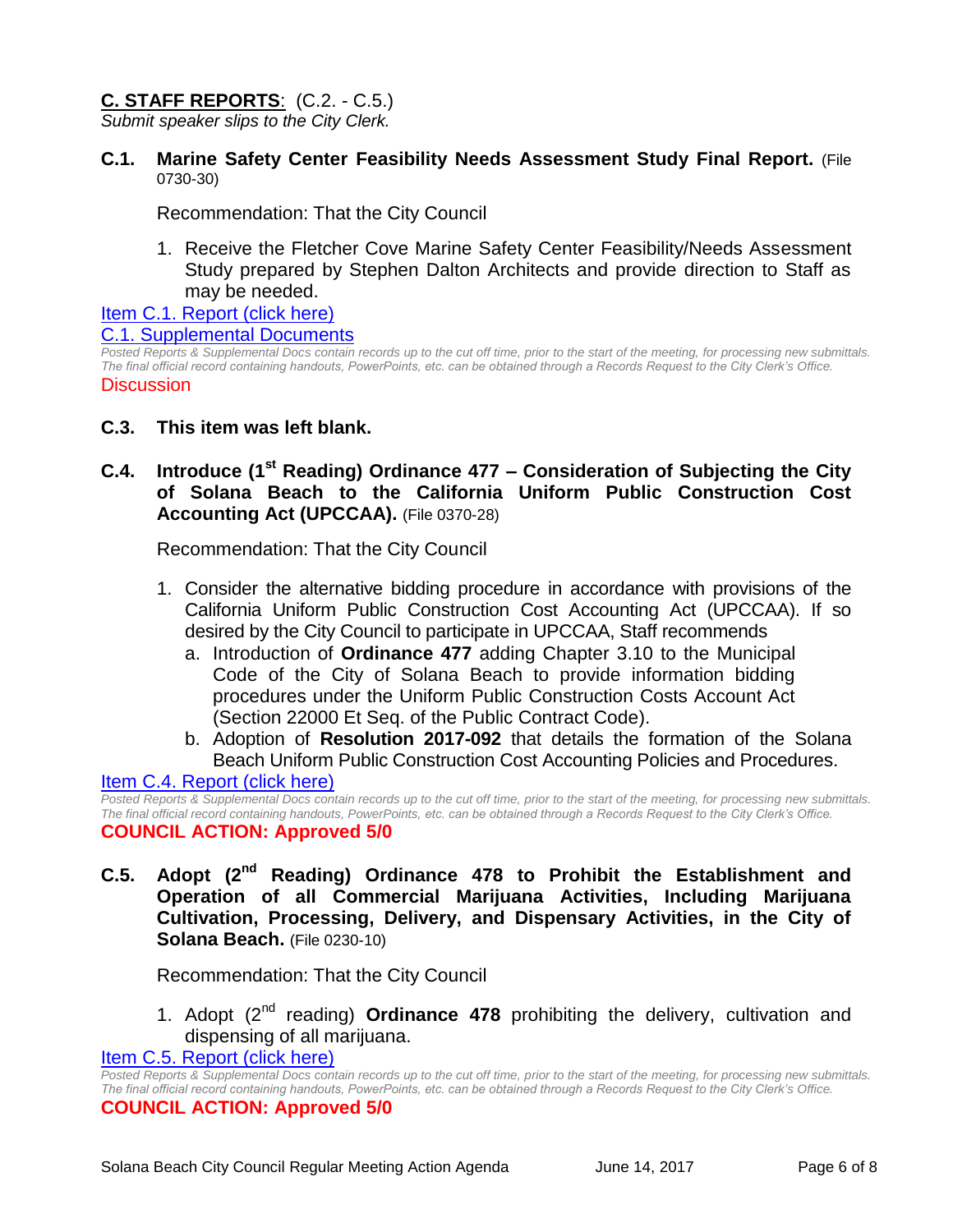# **COMPENSATION & REIMBURSEMENT DISCLOSURE:** None

GC: Article 2.3. Compensation: 53232.3. (a) Reimbursable expenses shall include, but not be limited to, meals, lodging, and travel. 53232.3 (d) Members of a legislative body shall provide brief reports on meetings attended at the expense of the local agency at the next regular meeting of the legislative body.

# **COUNCIL COMMITTEE REPORTS:**

#### **Regional Committees: (outside agencies, appointed by this Council)**

- a. City Selection Committee (meets twice a year) Nichols (Edson, alternate).
- b. County Service Area 17 Marshall (Nichols, alternate).
- c. Escondido Creek Watershed Authority Marshall/Staff (no alternate).
- d. League of Ca. Cities' San Diego County Executive Committee Nichols (Edson, alternate) and any subcommittees.
- e. League of Ca. Cities' Local Legislative Committee Nichols (Edson, alternate)
- f. League of Ca. Cities' Coastal Cities Issues Group (CCIG) Nichols (Edson, alternate)
- g. North County Dispatch JPA Marshall (Edson, alternate).
- h. North County Transit District Edson (Nichols, alternate)
- i. Regional Solid Waste Association (RSWA) Nichols (Hegenauer, alternate).
- j. SANDAG Zito (Primary), Edson (1<sup>st</sup> alternate), Nichols ( $2<sup>nd</sup>$  alternate) and any subcommittees.
- k. SANDAG Shoreline Preservation Committee Zito (Hegenauer, alternate).
- l. San Dieguito River Valley JPA Hegenauer (Nichols, alternate).
- m. San Elijo JPA Marshall, Zito (City Manager, alternate).
- n. 22<sup>nd</sup> Agricultural District Association Community Relations Committee Marshall, Edson.

# **Standing Committees: (All Primary Members)** *(Permanent Committees)*

- a. Business Liaison Committee Zito, Edson.
- b. Highway 101 / Cedros Ave. Development Committee Edson, Nichols.
- c. Fire Dept. Management Governance & Organizational Evaluation Edson, Hegenauer
- d. I-5 Construction Committee Zito, Edson.
- e. Parks and Recreation Committee Nichols, Zito
- f. Public Arts Committee Marshall, Hegenauer.
- g. School Relations Committee Nichols, Hegenauer.

# **ADJOURN:**

#### **AFFIDAVIT OF POSTING**

*STATE OF CALIFORNIA COUNTY OF SAN DIEGO CITY OF SOLANA BEACH*

§

I, Angela Ivey, City Clerk of the City of Solana Beach, do hereby certify that this Agenda for the June 14, 2017 Council Meeting was called by City Council, Successor Agency to the Redevelopment Agency, Public Financing Authority, and the Housing Authority of the City of Solana Beach, California, was provided and posted on June 7, 2017 at 5:55 p.m. on the City Bulletin Board at the entrance to the City Council Chambers. Said meeting is held at 6:00 p.m., June 14, 2017, in the Council Chambers, at City Hall, 635 S. Highway 101, Solana Beach, California.

> Angela Ivey, City Clerk City of Solana Beach, CA